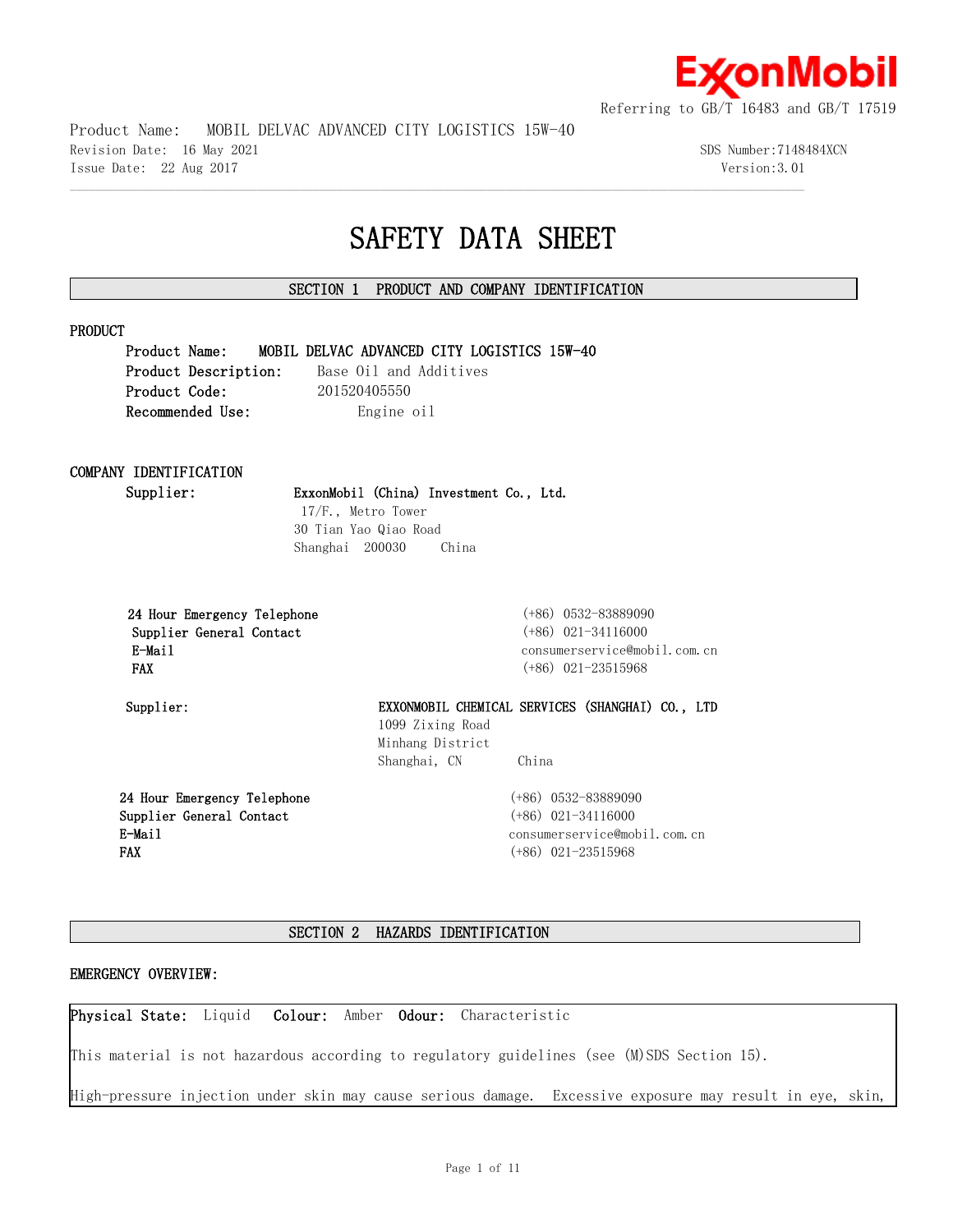

Product Name: MOBIL DELVAC ADVANCED CITY LOGISTICS 15W-40 Revision Date: 16 May 2021 30 Sumber:7148484XCN Issue Date: 22 Aug 2017 Version:3.01

or respiratory irritation.

This material is not hazardous according to regulatory guidelines (see (M)SDS Section 15).

 $\mathcal{L} = \{ \mathcal{L} = \{ \mathcal{L} = \{ \mathcal{L} = \{ \mathcal{L} = \{ \mathcal{L} = \{ \mathcal{L} = \{ \mathcal{L} = \{ \mathcal{L} = \{ \mathcal{L} = \{ \mathcal{L} = \{ \mathcal{L} = \{ \mathcal{L} = \{ \mathcal{L} = \{ \mathcal{L} = \{ \mathcal{L} = \{ \mathcal{L} = \{ \mathcal{L} = \{ \mathcal{L} = \{ \mathcal{L} = \{ \mathcal{L} = \{ \mathcal{L} = \{ \mathcal{L} = \{ \mathcal{L} = \{ \mathcal{$ 

# **Other hazard information:**

#### **PHYSICAL / CHEMICAL HAZARDS**

No significant hazards.

#### **HEALTH HAZARDS**

 High-pressure injection under skin may cause serious damage. Excessive exposure may result in eye, skin, or respiratory irritation.

#### **ENVIRONMENTAL HAZARDS**

No significant hazards.

**NOTE:** This material should not be used for any other purpose than the intended use in Section 1 without expert advice. Health studies have shown that chemical exposure may cause potential human health risks which may vary from person to person.

### **SECTION 3 COMPOSITION / INFORMATION ON INGREDIENTS**

This material is defined as a mixture.

### **Hazardous Substance(s) or Complex Substance(s) required for disclosure**

| Name                                                        | CAS#        | Concentration*                   | <b>GHS</b><br>Codes<br>Hazard    |
|-------------------------------------------------------------|-------------|----------------------------------|----------------------------------|
| <b>TOPHOSPHATE</b><br>ZINC<br>i izv<br><b>DITH</b><br>AL IT | 113706-15-3 | 2.5%<br>$\overline{\phantom{a}}$ | H401.<br>H315.<br>H303.<br>H318. |
|                                                             |             |                                  | H411                             |

 \* All concentrations are percent by weight unless ingredient is a gas. Gas concentrations are in percent by volume.

#### **SECTION 4 FIRST AID MEASURES**

# **FIRST AID: INHALATION**

Remove from further exposure. For those providing assistance, avoid exposure to yourself or others. Use adequate respiratory protection. If respiratory irritation, dizziness, nausea, or unconsciousness occurs, seek immediate medical assistance. If breathing has stopped, assist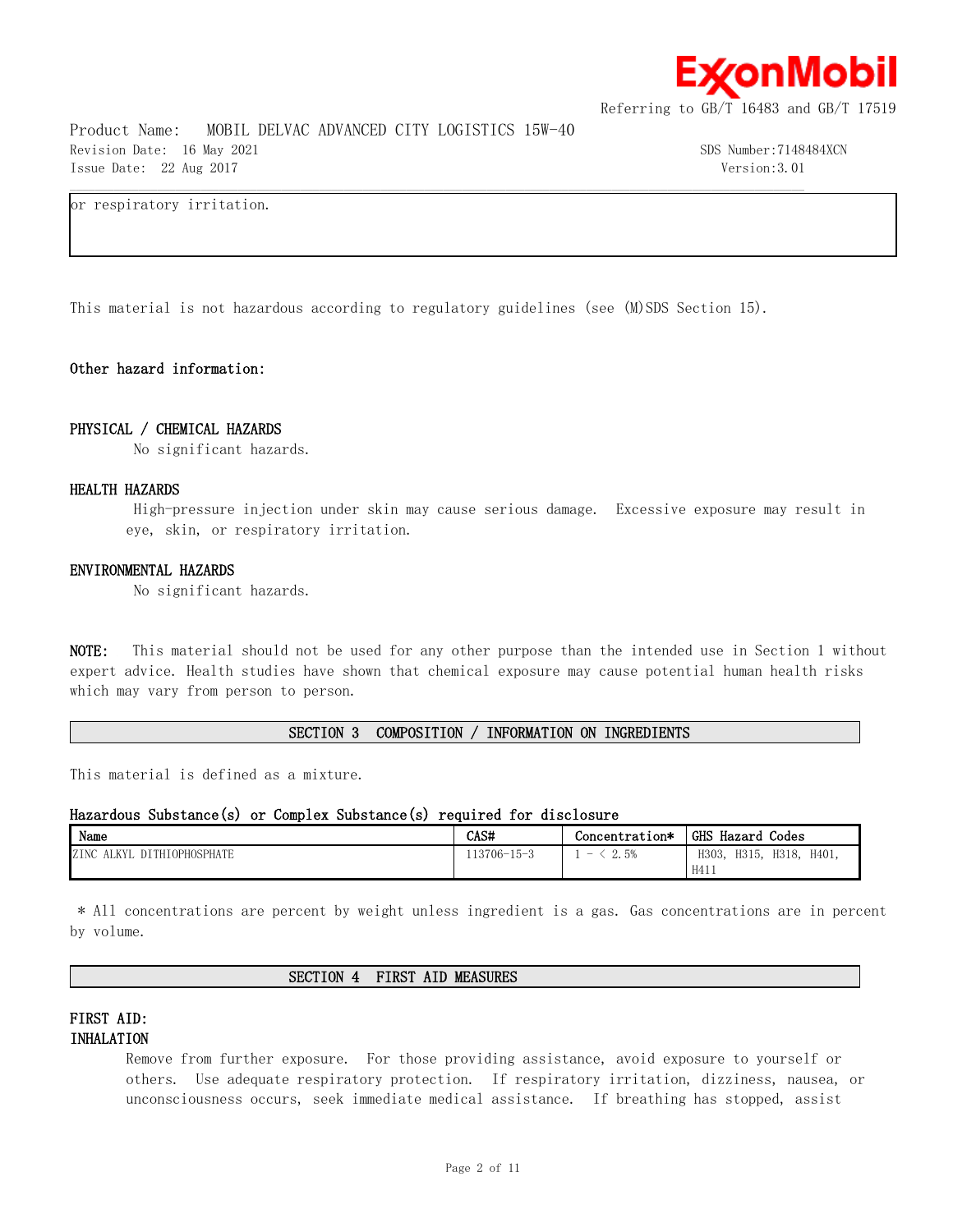

Product Name: MOBIL DELVAC ADVANCED CITY LOGISTICS 15W-40

Revision Date: 16 May 2021 30 Sumber:7148484XCN Issue Date: 22 Aug 2017 Version:3.01

ventilation with a mechanical device or use mouth-to-mouth resuscitation.

 $\mathcal{L} = \{ \mathcal{L} = \{ \mathcal{L} = \{ \mathcal{L} = \{ \mathcal{L} = \{ \mathcal{L} = \{ \mathcal{L} = \{ \mathcal{L} = \{ \mathcal{L} = \{ \mathcal{L} = \{ \mathcal{L} = \{ \mathcal{L} = \{ \mathcal{L} = \{ \mathcal{L} = \{ \mathcal{L} = \{ \mathcal{L} = \{ \mathcal{L} = \{ \mathcal{L} = \{ \mathcal{L} = \{ \mathcal{L} = \{ \mathcal{L} = \{ \mathcal{L} = \{ \mathcal{L} = \{ \mathcal{L} = \{ \mathcal{$ 

## **SKIN CONTACT**

Wash contact areas with soap and water. If product is injected into or under the skin, or into any part of the body, regardless of the appearance of the wound or its size, the individual should be evaluated immediately by a physician as a surgical emergency. Even though initial symptoms from high pressure injection may be minimal or absent, early surgical treatment within the first few hours may significantly reduce the ultimate extent of injury.

#### **EYE CONTACT**

Flush thoroughly with water. If irritation occurs, get medical assistance.

### **INGESTION**

First aid is normally not required. Seek medical attention if discomfort occurs.

#### **IMPORTANT SYMPTOMS AND HEALTH EFFECTS**

Local necrosis as evidenced by delayed onset of pain and tissue damage a few hours after injection.

#### **ADVICE TO PROTECT RESCUER**

Please refer to Section 8 for personal protection information.

#### **NOTE TO PHYSICIAN**

The need to have special means for providing specific and immediate medical treatment available in the workplace is not expected.

#### **SECTION 5 FIRE FIGHTING MEASURES**

#### **EXTINGUISHING MEDIA**

**Appropriate Extinguishing Media:** Use water fog, foam, dry chemical or carbon dioxide (CO2) to extinguish flames.

**Inappropriate Extinguishing Media:** Straight streams of water

#### **SPECIAL HAZARD WHEN ON FIRE**

In case of fire, see below for hazardous combustion products. Containers exposed to excessive heat from a fire may rupture.

#### **FIRE FIGHTING INSTRUCTIONS AND PROTECTIVE MEASURES**

#### **FIRE FIGHTING**

**Fire Fighting Instructions:** Evacuate area. Prevent run-off from fire control or dilution from entering streams, sewers or drinking water supply. Fire-fighters should use standard protective equipment and in enclosed spaces, self-contained breathing apparatus (SCBA). Use water spray to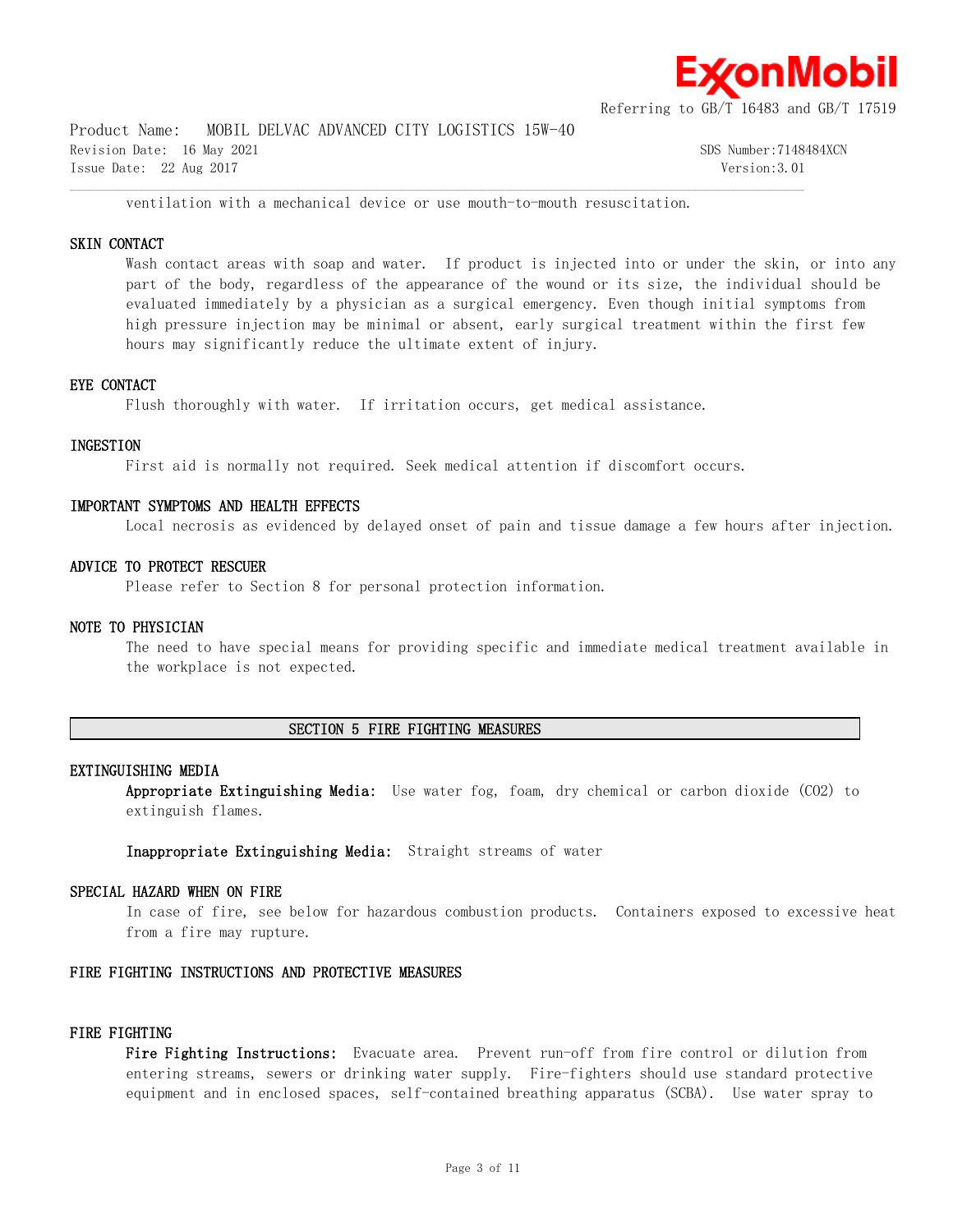

Product Name: MOBIL DELVAC ADVANCED CITY LOGISTICS 15W-40 Revision Date: 16 May 2021 30 Sumber:7148484XCN Issue Date: 22 Aug 2017 Version:3.01

cool fire exposed surfaces and to protect personnel.

**Hazardous Combustion Products:** Aldehydes, Incomplete combustion products, Oxides of carbon, Smoke, Fume, Sulphur oxides

#### **FLAMMABILITY PROPERTIES**

**Flash Point [Method]:** >215 C (419 F) [ ASTM D-92] **Flammable Limits (Approximate volume % in air):** LEL: 0.9 UEL: 7.0 **Autoignition Temperature:** N/D

#### **SECTION 6 ACCIDENTAL RELEASE MEASURES**

 $\mathcal{L} = \{ \mathcal{L} = \{ \mathcal{L} = \{ \mathcal{L} = \{ \mathcal{L} = \{ \mathcal{L} = \{ \mathcal{L} = \{ \mathcal{L} = \{ \mathcal{L} = \{ \mathcal{L} = \{ \mathcal{L} = \{ \mathcal{L} = \{ \mathcal{L} = \{ \mathcal{L} = \{ \mathcal{L} = \{ \mathcal{L} = \{ \mathcal{L} = \{ \mathcal{L} = \{ \mathcal{L} = \{ \mathcal{L} = \{ \mathcal{L} = \{ \mathcal{L} = \{ \mathcal{L} = \{ \mathcal{L} = \{ \mathcal{$ 

#### **NOTIFICATION PROCEDURES**

In the event of a spill or accidental release, notify relevant authorities in accordance with all applicable regulations.

#### **PROTECTIVE MEASURES**

Avoid contact with spilled material. See Section 5 for fire fighting information. See the Hazard Identification Section for Significant Hazards. See Section 4 for First Aid Advice. See Section 8 for advice on the minimum requirements for personal protective equipment. Additional protective measures may be necessary, depending on the specific circumstances and/or the expert judgment of the emergency responders.

For emergency responders: Respiratory protection: respiratory protection will be necessary only in special cases, e.g., formation of mists. Half-face or full-face respirator with filter(s) for dust/organic vapor or Self Contained Breathing Apparatus (SCBA) can be used depending on the size of spill and potential level of exposure. If the exposure cannot be completely characterized or an oxygen deficient atmosphere is possible or anticipated, SCBA is recommended. Work gloves that are resistant to hydrocarbons are recommended. Gloves made of polyvinyl acetate (PVA) are not waterresistant and are not suitable for emergency use. Chemical goggles are recommended if splashes or contact with eyes is possible. Small spills: normal antistatic work clothes are usually adequate. Large spills: full body suit of chemical resistant, antistatic material is recommended.

#### **ENVIRONMENTAL PRECAUTIONS**

Large Spills: Dike far ahead of liquid spill for later recovery and disposal. Prevent entry into waterways, sewers, basements or confined areas.

#### **SPILL MANAGEMENT**

Land Spill: Stop leak if you can do so without risk. Recover by pumping or with suitable absorbent.

Water Spill: Stop leak if you can do so without risk. Confine the spill immediately with booms. Warn other shipping. Remove from the surface by skimming or with suitable absorbents. Seek the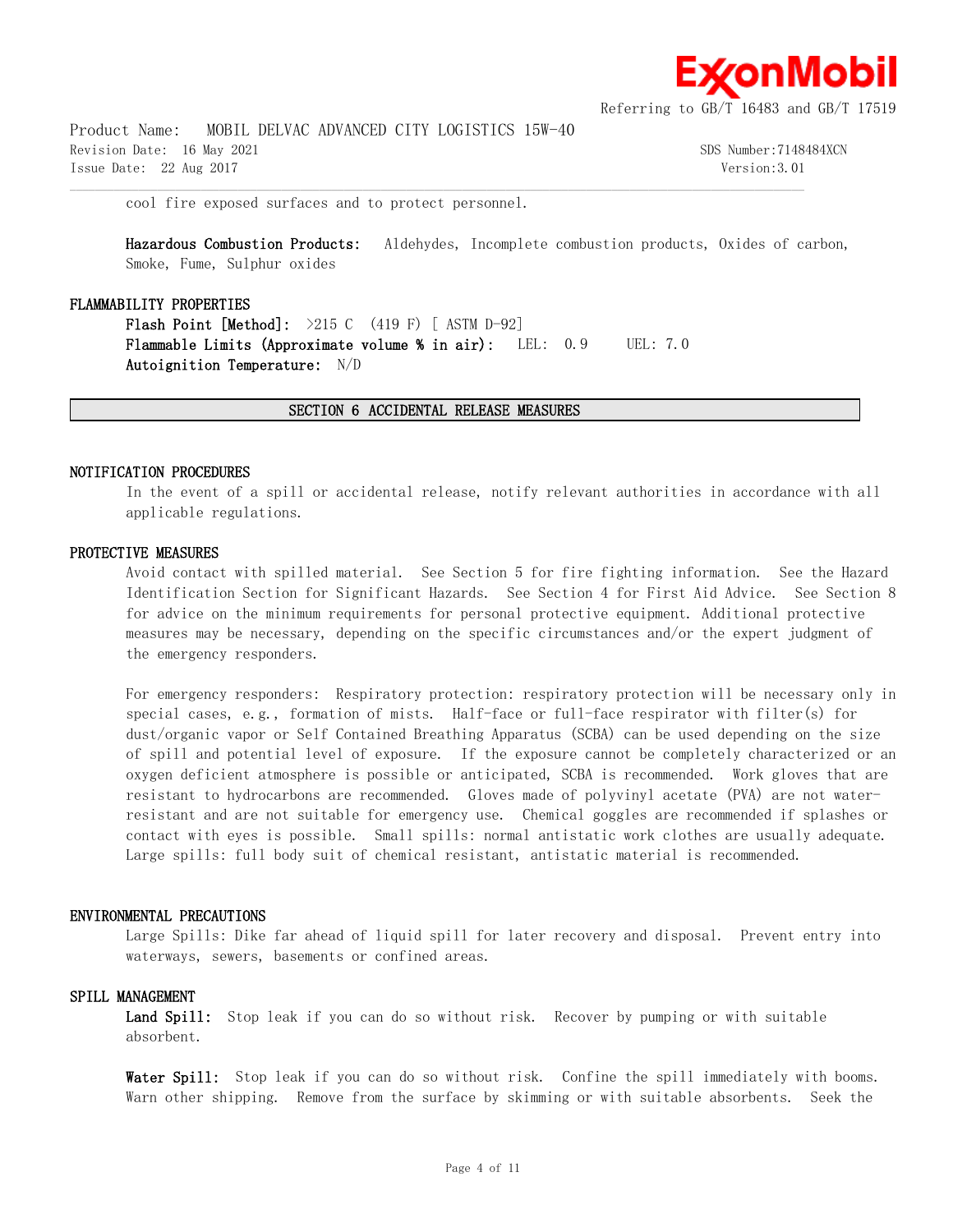

Product Name: MOBIL DELVAC ADVANCED CITY LOGISTICS 15W-40 Revision Date: 16 May 2021 3DS Number:7148484XCN Issue Date: 22 Aug 2017 Version:3.01

advice of a specialist before using dispersants.

Water spill and land spill recommendations are based on the most likely spill scenario for this material; however, geographic conditions, wind, temperature, (and in the case of a water spill) wave and current direction and speed may greatly influence the appropriate action to be taken. For this reason, local experts should be consulted. Note: Local regulations may prescribe or limit action to be taken.

#### **SECTION 7 HANDLING AND STORAGE**

 $\mathcal{L} = \{ \mathcal{L} = \{ \mathcal{L} = \{ \mathcal{L} = \{ \mathcal{L} = \{ \mathcal{L} = \{ \mathcal{L} = \{ \mathcal{L} = \{ \mathcal{L} = \{ \mathcal{L} = \{ \mathcal{L} = \{ \mathcal{L} = \{ \mathcal{L} = \{ \mathcal{L} = \{ \mathcal{L} = \{ \mathcal{L} = \{ \mathcal{L} = \{ \mathcal{L} = \{ \mathcal{L} = \{ \mathcal{L} = \{ \mathcal{L} = \{ \mathcal{L} = \{ \mathcal{L} = \{ \mathcal{L} = \{ \mathcal{$ 

#### **HANDLING**

Avoid contact with used product. Prevent small spills and leakage to avoid slip hazard. Material can accumulate static charges which may cause an electrical spark (ignition source). When the material is handled in bulk, an electrical spark could ignite any flammable vapors from liquids or residues that may be present (e.g., during switch-loading operations). Use proper bonding and/or earthing procedures. However, bonding and earthing may not eliminate the hazard from static accumulation. Consult local applicable standards for guidance. Additional references include American Petroleum Institute 2003 (Protection Against Ignitions Arising out of Static, Lightning and Stray Currents) or National Fire Protection Agency 77 (Recommended Practice on Static Electricity) or CENELEC CLC/TR 50404 (Electrostatics  $-$  Code of practice for the avoidance of hazards due to static electricity).

**Static Accumulator:** This material is a static accumulator.

#### **STORAGE**

The type of container used to store the material may affect static accumulation and dissipation. Do not store in open or unlabelled containers.

#### **SECTION 8 EXPOSURE CONTROLS / PERSONAL PROTECTION**

**Exposure limits/standards for materials that can be formed when handling this product:** When mists / aerosols can occur, the following are recommended: 5 mg/m3 - ACGIH TLV (inhalable fraction).

NOTE: Limits/standards shown for guidance only. Follow applicable regulations.

#### **ENGINEERING CONTROLS**

The level of protection and types of controls necessary will vary depending upon potential exposure conditions. Control measures to consider:

No special requirements under ordinary conditions of use and with adequate ventilation.

#### **PERSONAL PROTECTION**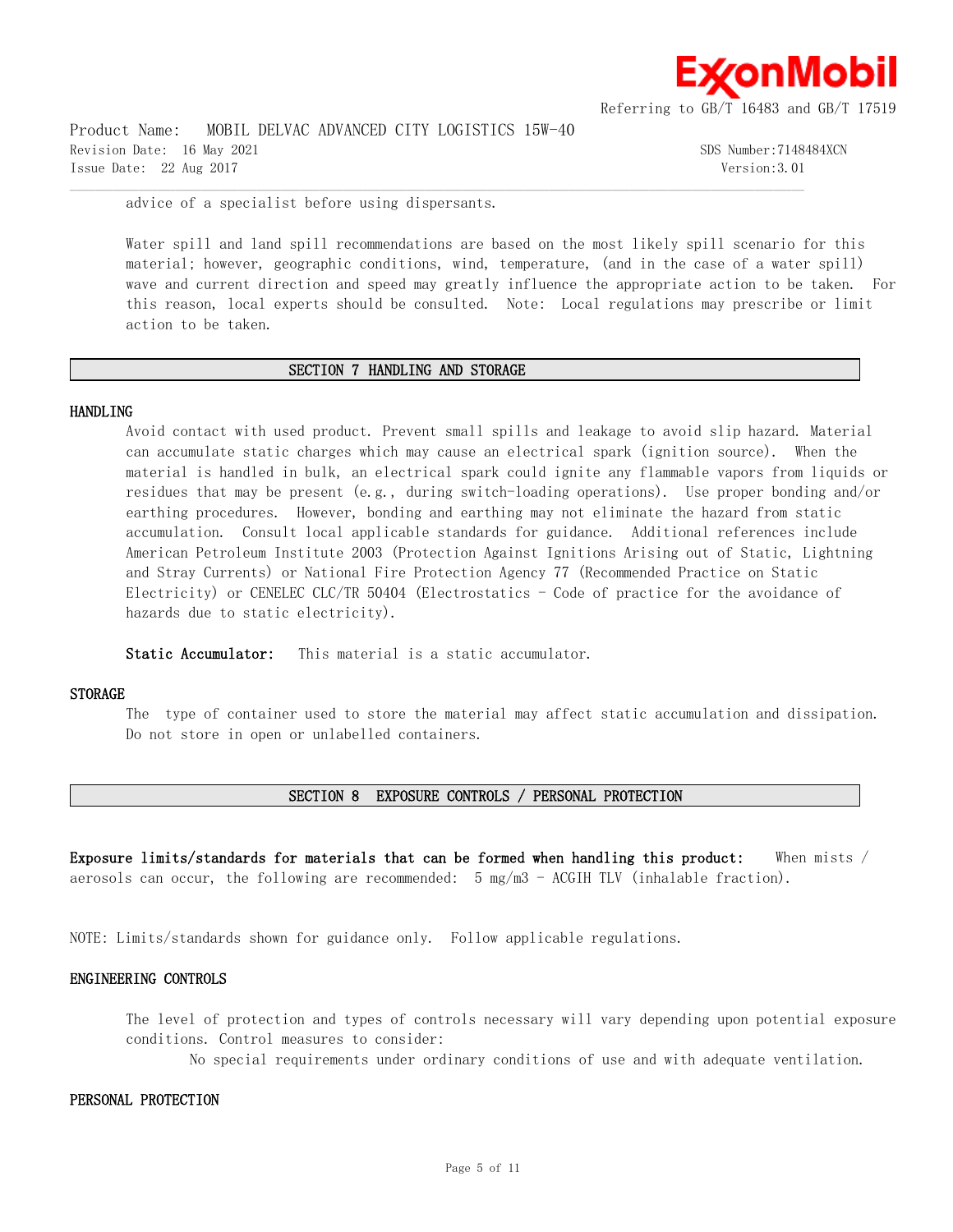

Product Name: MOBIL DELVAC ADVANCED CITY LOGISTICS 15W-40 Revision Date: 16 May 2021 30 Sumber:7148484XCN Issue Date: 22 Aug 2017 Version:3.01

Personal protective equipment selections vary based on potential exposure conditions such as applications, handling practices, concentration and ventilation. Information on the selection of protective equipment for use with this material, as provided below, is based upon intended, normal usage.

 $\mathcal{L} = \{ \mathcal{L} = \{ \mathcal{L} = \{ \mathcal{L} = \{ \mathcal{L} = \{ \mathcal{L} = \{ \mathcal{L} = \{ \mathcal{L} = \{ \mathcal{L} = \{ \mathcal{L} = \{ \mathcal{L} = \{ \mathcal{L} = \{ \mathcal{L} = \{ \mathcal{L} = \{ \mathcal{L} = \{ \mathcal{L} = \{ \mathcal{L} = \{ \mathcal{L} = \{ \mathcal{L} = \{ \mathcal{L} = \{ \mathcal{L} = \{ \mathcal{L} = \{ \mathcal{L} = \{ \mathcal{L} = \{ \mathcal{$ 

**Respiratory Protection:** If engineering controls do not maintain airborne contaminant concentrations at a level which is adequate to protect worker health, an approved respirator may be appropriate. Respirator selection, use, and maintenance must be in accordance with regulatory requirements, if applicable. Types of respirators to be considered for this material include:

 No special requirements under ordinary conditions of use and with adequate ventilation. Particulate filter when appropriate.

For high airborne concentrations, use an approved supplied-air respirator, operated in positive pressure mode. Supplied air respirators with an escape bottle may be appropriate when oxygen levels are inadequate, gas/vapour warning properties are poor, or if air purifying filter capacity/rating may be exceeded.

**Hand Protection:** Any specific glove information provided is based on published literature and glove manufacturer data. Glove suitability and breakthrough time will differ depending on the specific use conditions. Contact the glove manufacturer for specific advice on glove selection and breakthrough times for your use conditions. Inspect and replace worn or damaged gloves. The types of gloves to be considered for this material include:

No protection is ordinarily required under normal conditions of use. Nitrile,Viton

**Eye Protection:** If contact is likely, safety glasses with side shields are recommended.

**Skin and Body Protection:** Any specific clothing information provided is based on published literature or manufacturer data. The types of clothing to be considered for this material include: No skin protection is ordinarily required under normal conditions of use. In accordance with good industrial hygiene practices, precautions should be taken to avoid skin contact.

**Specific Hygiene Measures:** Always observe good personal hygiene measures, such as washing after handling the material and before eating, drinking, and/or smoking. Routinely wash work clothing and protective equipment to remove contaminants. Discard contaminated clothing and footwear that cannot be cleaned. Practice good housekeeping.

#### **ENVIRONMENTAL CONTROLS**

 Comply with applicable environmental regulations limiting discharge to air, water and soil. Protect the environment by applying appropriate control measures to prevent or limit emissions.

#### **SECTION 9 PHYSICAL AND CHEMICAL PROPERTIES**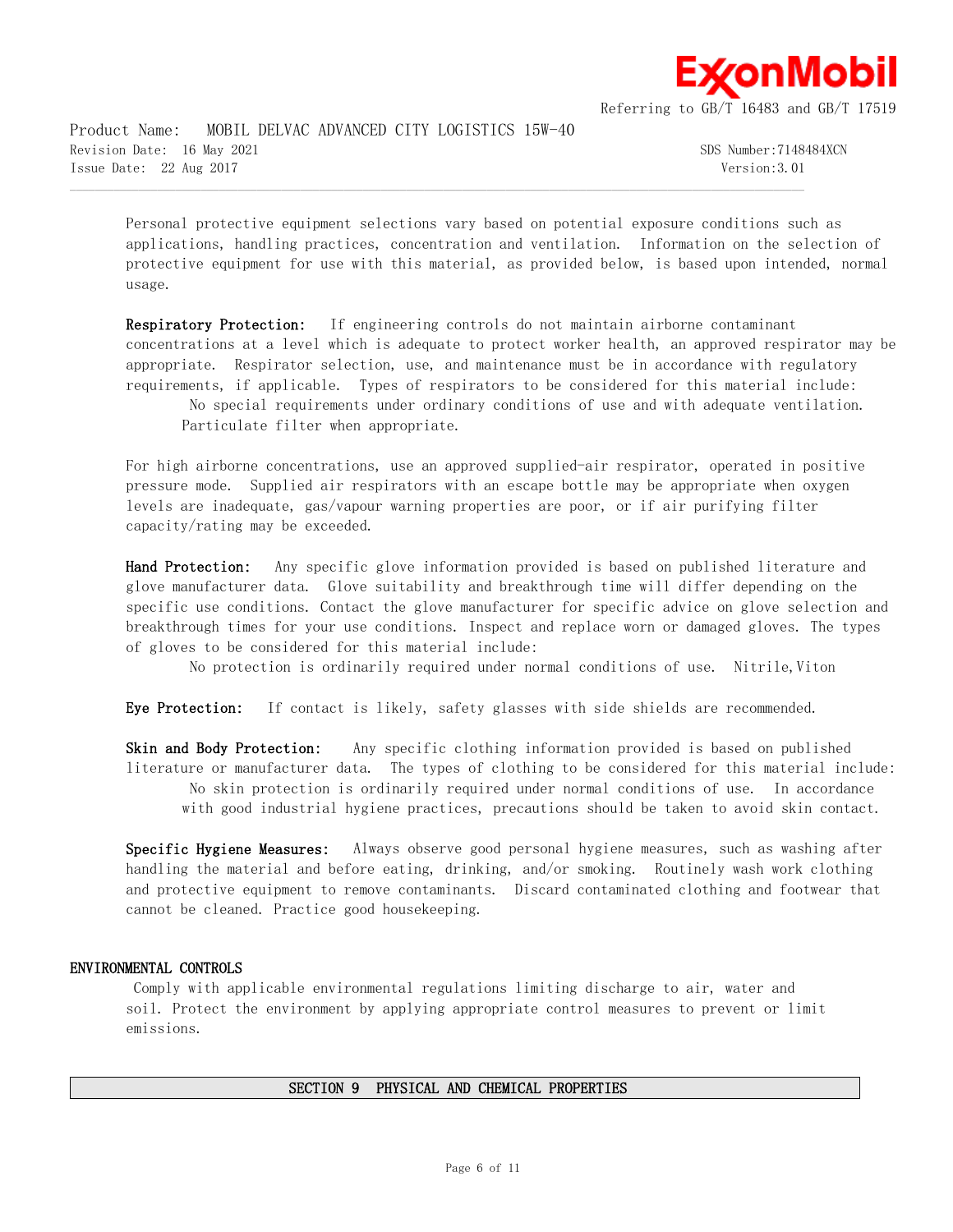

Product Name: MOBIL DELVAC ADVANCED CITY LOGISTICS 15W-40 Revision Date: 16 May 2021 30 Service 2012 1: 10 Sps Number:7148484XCN Issue Date: 22 Aug 2017 Version:3.01

**Note: Physical and chemical properties are provided for safety, health and environmental considerations only and may not fully represent product specifications. Contact the Supplier for additional information.**

 $\mathcal{L} = \{ \mathcal{L} = \{ \mathcal{L} = \{ \mathcal{L} = \{ \mathcal{L} = \{ \mathcal{L} = \{ \mathcal{L} = \{ \mathcal{L} = \{ \mathcal{L} = \{ \mathcal{L} = \{ \mathcal{L} = \{ \mathcal{L} = \{ \mathcal{L} = \{ \mathcal{L} = \{ \mathcal{L} = \{ \mathcal{L} = \{ \mathcal{L} = \{ \mathcal{L} = \{ \mathcal{L} = \{ \mathcal{L} = \{ \mathcal{L} = \{ \mathcal{L} = \{ \mathcal{L} = \{ \mathcal{L} = \{ \mathcal{$ 

**GENERAL INFORMATION Physical State:** Liquid **Colour:** Amber **Odour:** Characteristic **Odour Threshold:** N/D **IMPORTANT HEALTH, SAFETY, AND ENVIRONMENTAL INFORMATION Relative Density (at 15 C):** 0.88 **Flash Point [Method]:** >215 C (419 F) [ ASTM D-92] **Flammable Limits (Approximate volume % in air):** LEL: 0.9 UEL: 7.0 **Flammability (Solid, Gas):** N/A **Autoignition Temperature:** N/D **Boiling Point / Range:** N/D **Vapour Density (Air = 1):** N/D **Vapour Pressure:**  $\langle 0.013 \text{ kPa} (0.1 \text{ mm Hg}) \text{ at } 20 \text{ }^{\circ} \text{ C}$ **Evaporation Rate (n-butyl acetate = 1):** N/D **pH:** N/A **Log Pow (n-Octanol/Water Partition Coefficient):** > 3.5 **Solubility in Water:** Negligible **Viscosity:** 107 cSt (107 mm2/sec) at 40 C | 15 cSt (15 mm2/sec) at 100 C **Freezing Point:** N/D **Melting Point:** N/A **Decomposition Temperature:** N/D **Oxidizing Properties:** See Hazards Identification Section.

**OTHER INFORMATION**

**Pour Point:**  $-27 \text{ C}$  (-17 F) **DMSO Extract (mineral oil only), IP-346:** < 3 %wt

#### **SECTION 10 STABILITY AND REACTIVITY**

**STABILITY:** Material is stable under normal conditions.

**POSSIBILITY OF HAZARDOUS REACTIONS:** Hazardous polymerization will not occur.

**CONDITIONS TO AVOID:** Excessive heat. High energy sources of ignition.

**MATERIALS TO AVOID:** Strong oxidisers

**HAZARDOUS DECOMPOSITION PRODUCTS:** Material does not decompose at ambient temperatures.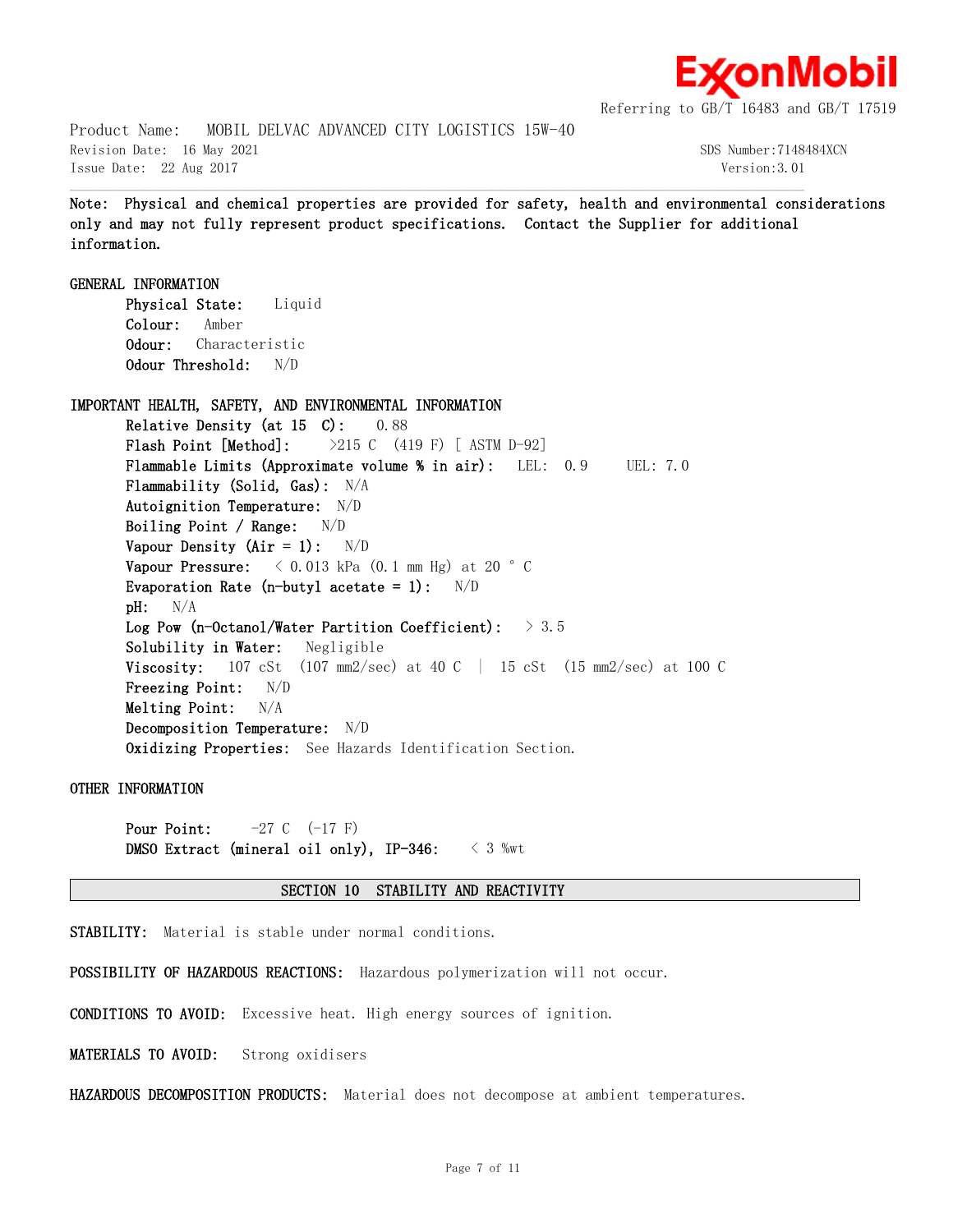

Product Name: MOBIL DELVAC ADVANCED CITY LOGISTICS 15W-40 Revision Date: 16 May 2021 3DS Number:7148484XCN Issue Date: 22 Aug 2017 Version:3.01

# **SECTION 11 TOXICOLOGICAL INFORMATION**

 $\mathcal{L} = \{ \mathcal{L} = \{ \mathcal{L} = \{ \mathcal{L} = \{ \mathcal{L} = \{ \mathcal{L} = \{ \mathcal{L} = \{ \mathcal{L} = \{ \mathcal{L} = \{ \mathcal{L} = \{ \mathcal{L} = \{ \mathcal{L} = \{ \mathcal{L} = \{ \mathcal{L} = \{ \mathcal{L} = \{ \mathcal{L} = \{ \mathcal{L} = \{ \mathcal{L} = \{ \mathcal{L} = \{ \mathcal{L} = \{ \mathcal{L} = \{ \mathcal{L} = \{ \mathcal{L} = \{ \mathcal{L} = \{ \mathcal{$ 

# **INFORMATION ON TOXICOLOGICAL EFFECTS**

| Hazard Class                                  | Conclusion / Remarks                                        |  |  |
|-----------------------------------------------|-------------------------------------------------------------|--|--|
| Inhalation                                    |                                                             |  |  |
| Acute Toxicity: No end point data for         | Minimally Toxic. Based on assessment of the components.     |  |  |
| material.                                     |                                                             |  |  |
| Irritation: No end point data for             | Negligible hazard at ambient/normal handling temperatures.  |  |  |
| material.                                     |                                                             |  |  |
| Ingestion                                     |                                                             |  |  |
| Acute Toxicity: No end point data for         | Minimally Toxic. Based on assessment of the components.     |  |  |
| material.                                     |                                                             |  |  |
| Skin                                          |                                                             |  |  |
| Acute Toxicity: No end point data for         | Minimally Toxic. Based on assessment of the components.     |  |  |
| material.                                     |                                                             |  |  |
| Skin Corrosion/Irritation: No end point       | Negligible irritation to skin at ambient temperatures.      |  |  |
| data for material.                            | Based on assessment of the components.                      |  |  |
| Eye                                           |                                                             |  |  |
| Serious Eye Damage/Irritation: No end         | May cause mild, short-lasting discomfort to eyes. Based on  |  |  |
| point data for material.                      | assessment of the components.                               |  |  |
| Sensitisation                                 |                                                             |  |  |
| Respiratory Sensitization: No end point       | Not expected to be a respiratory sensitizer.                |  |  |
| data for material.                            |                                                             |  |  |
| Skin Sensitization: No end point data         | Not expected to be a skin sensitizer. Based on assessment   |  |  |
| for material.                                 | of the components.                                          |  |  |
| Aspiration: Data available.                   | Not expected to be an aspiration hazard. Based on physico-  |  |  |
|                                               | chemical properties of the material.                        |  |  |
| Germ Cell Mutagenicity: No end point          | Not expected to be a germ cell mutagen. Based on assessment |  |  |
| data for material.                            | of the components.                                          |  |  |
| <b>Carcinogenicity:</b> No end point data for | Not expected to cause cancer. Based on assessment of the    |  |  |
| material.                                     | components.                                                 |  |  |
| Reproductive Toxicity: No end point           | Not expected to be a reproductive toxicant. Based on        |  |  |
| data for material.                            | assessment of the components.                               |  |  |
| Lactation: No end point data for              | Not expected to cause harm to breast-fed children.          |  |  |
| material.                                     |                                                             |  |  |
| Specific Target Organ Toxicity (STOT)         |                                                             |  |  |
| Single Exposure: No end point data for        | Not expected to cause organ damage from a single exposure.  |  |  |
| material.                                     |                                                             |  |  |
| Repeated Exposure: No end point data          | Not expected to cause organ damage from prolonged or        |  |  |
| for material.                                 | repeated exposure. Based on assessment of the components.   |  |  |

# **OTHER INFORMATION**

 **For the product itself:**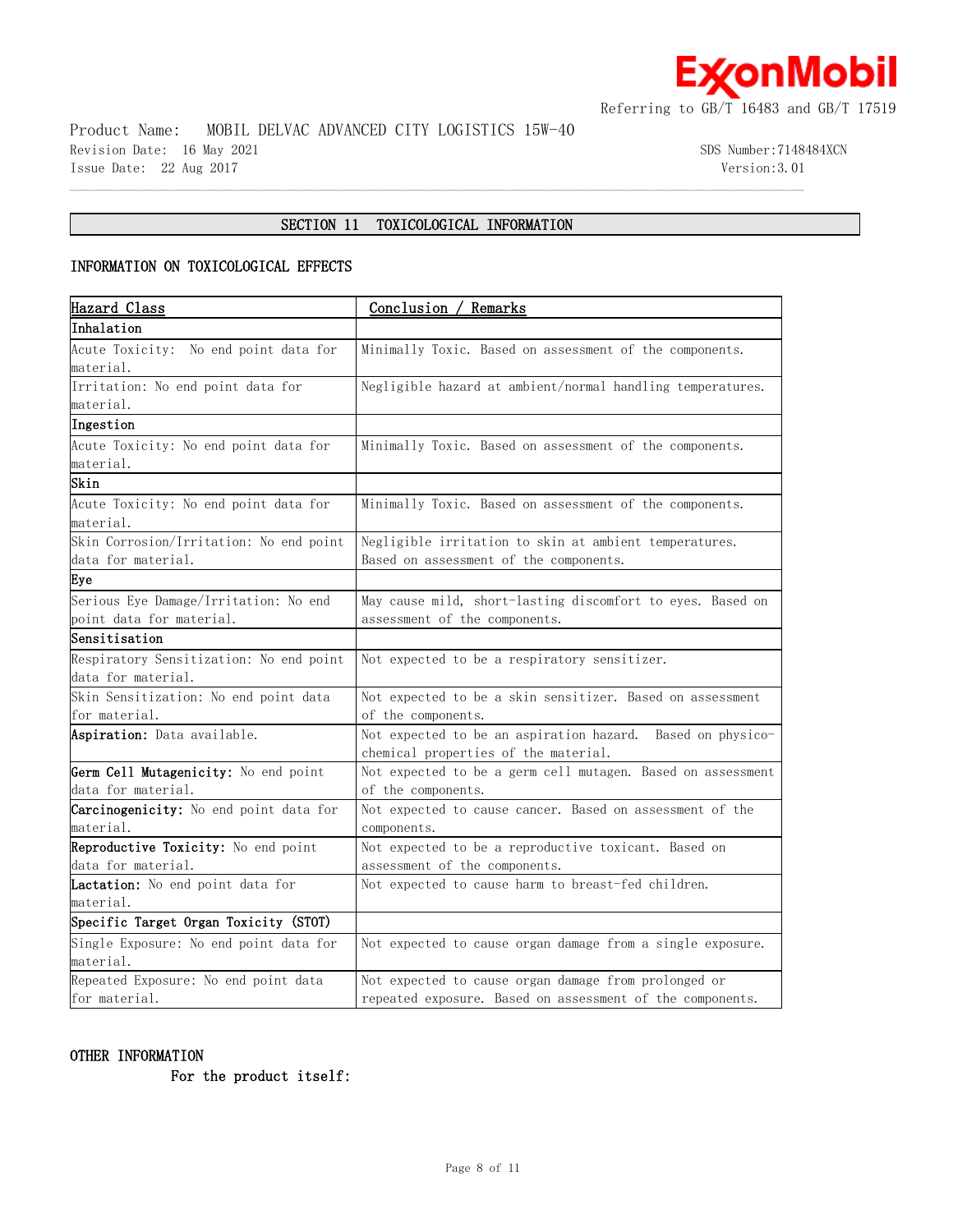

Product Name: MOBIL DELVAC ADVANCED CITY LOGISTICS 15W-40 Revision Date: 16 May 2021 30 Service 2012 1: 10 Sps Number:7148484XCN Issue Date: 22 Aug 2017 Version:3.01

Diesel engine oils: Not carcinogenic in animals tests. Used and unused diesel engine oils did not produce any carcinogenic effects in chronic mouse skin painting studies. Oils that are used in gasoline engines may become hazardous and display the following properties: Carcinogenic in animal tests. Caused mutations in vitro. Possible allergen and photoallergen. Contains polycyclic aromatic compounds (PAC) from combustion products of gasoline and/or thermal degradation products.

 $\mathcal{L} = \{ \mathcal{L} = \{ \mathcal{L} = \{ \mathcal{L} = \{ \mathcal{L} = \{ \mathcal{L} = \{ \mathcal{L} = \{ \mathcal{L} = \{ \mathcal{L} = \{ \mathcal{L} = \{ \mathcal{L} = \{ \mathcal{L} = \{ \mathcal{L} = \{ \mathcal{L} = \{ \mathcal{L} = \{ \mathcal{L} = \{ \mathcal{L} = \{ \mathcal{L} = \{ \mathcal{L} = \{ \mathcal{L} = \{ \mathcal{L} = \{ \mathcal{L} = \{ \mathcal{L} = \{ \mathcal{L} = \{ \mathcal{$ 

#### **Contains:**

Base oil severely refined: Not carcinogenic in animal studies. Representative material passes IP-346, Modified Ames test, and/or other screening tests. Dermal and inhalation studies showed minimal effects; lung non-specific infiltration of immune cells, oil deposition and minimal granuloma formation. Not sensitising in test animals.

# **IARC Classification: The following ingredients are cited on the lists below:** None.

|                     | --REGULATORY LISTS SEARCHED-- |               |
|---------------------|-------------------------------|---------------|
| $1 = \text{TARC}$ 1 | $2 = \text{IARC} 2A$          | $3 = IARC 2B$ |

#### **SECTION 12 ECOLOGICAL INFORMATION**

 The information given is based on data for the material, components of the material, or for similar materials, through the application of bridging principals.

#### **ECOTOXICITY**

Material  $-$  Not expected to be harmful to aquatic organisms.

#### **PERSISTENCE AND DEGRADABILITY**

**Biodegradation:**

Base oil component  $-$  Expected to be inherently biodegradable

#### **BIOACCUMULATION POTENTIAL**

Base oil component -- Has the potential to bioaccumulate, however metabolism or physical properties may reduce the bioconcentration or limit bioavailability.

#### **MOBILITY**

Base oil component  $-$  Low solubility and floats and is expected to migrate from water to the land. Expected to partition to sediment and wastewater solids.

#### **SECTION 13 DISPOSAL CONSIDERATIONS**

Disposal recommendations based on material as supplied. Disposal must be in accordance with current applicable laws and regulations, and material characteristics at time of disposal. Waste producers need to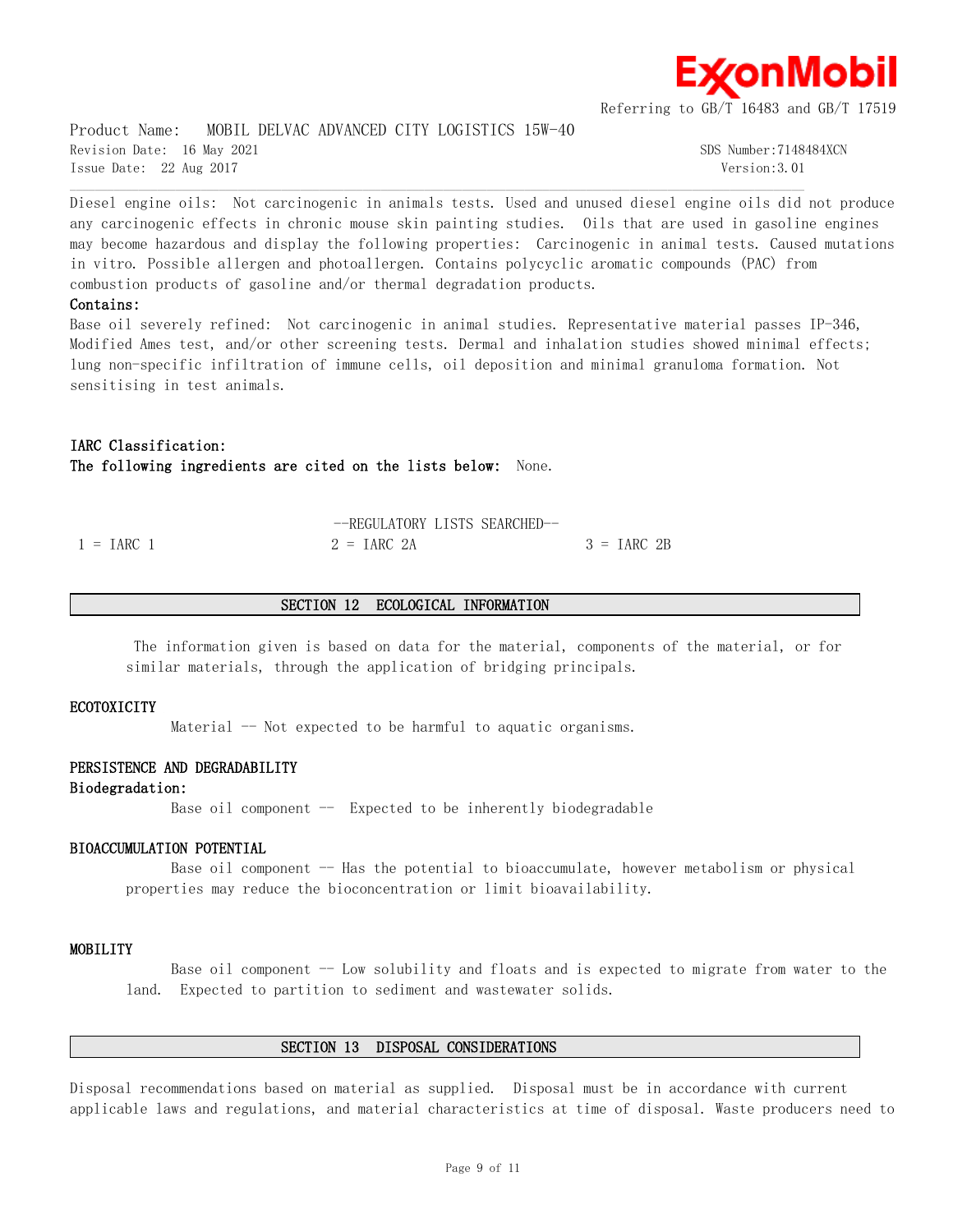

Product Name: MOBIL DELVAC ADVANCED CITY LOGISTICS 15W-40 Revision Date: 16 May 2021 30 Service 2012 1: 10 Sps Number:7148484XCN Issue Date: 22 Aug 2017 Version:3.01

assess the actual process used when generating the waste and its contaminants in order to assign the proper waste disposal code(s).

 $\mathcal{L} = \{ \mathcal{L} = \{ \mathcal{L} = \{ \mathcal{L} = \{ \mathcal{L} = \{ \mathcal{L} = \{ \mathcal{L} = \{ \mathcal{L} = \{ \mathcal{L} = \{ \mathcal{L} = \{ \mathcal{L} = \{ \mathcal{L} = \{ \mathcal{L} = \{ \mathcal{L} = \{ \mathcal{L} = \{ \mathcal{L} = \{ \mathcal{L} = \{ \mathcal{L} = \{ \mathcal{L} = \{ \mathcal{L} = \{ \mathcal{L} = \{ \mathcal{L} = \{ \mathcal{L} = \{ \mathcal{L} = \{ \mathcal{$ 

#### **DISPOSAL RECOMMENDATIONS**

 Product is suitable for burning in an enclosed controlled burner for fuel value or disposal by supervised incineration at very high temperatures to prevent formation of undesirable combustion products. Protect the environment. Dispose of used oil at designated sites. Minimize skin contact. Do not mix used oils with solvents, brake fluids or coolants.

**Empty Container Warning** Empty Container Warning (where applicable): Empty containers may contain residue and can be dangerous. Do not attempt to refill or clean containers without proper instructions. Empty drums should be completely drained and safely stored until appropriately reconditioned or disposed. Empty containers should be taken for recycling, recovery, or disposal through suitably qualified or licensed contractor and in accordance with governmental regulations. DO NOT PRESSURISE, CUT, WELD, BRAZE, SOLDER, DRILL, GRIND, OR EXPOSE SUCH CONTAINERS TO HEAT, FLAME, SPARKS, STATIC ELECTRICITY, OR OTHER SOURCES OF IGNITION. THEY MAY EXPLODE AND CAUSE INJURY OR DEATH.

#### **SECTION 14 TRANSPORT INFORMATION**

**China List of Dangerous Goods (GB 12268 - 2012)** : Not Regulated for Land Transport

#### **INTERNATIONAL CLASSIFICATION FOR TRANSPORT**

**SEA (IMDG):** Not Regulated for Sea Transport according to IMDG-Code

**Marine Pollutant:** No

**AIR (IATA):** Not Regulated for Air Transport

#### **SECTION 15 REGULATORY INFORMATION**

This material is not considered hazardous according to The General Rule for Classification and Hazard Communication of Chemicals (GB 13690-2009).

#### **REGULATORY STATUS AND APPLICABLE LAWS AND REGULATIONS**

**The General Rules for preparation of precautionary label for Chemicals (GB 15258-2009):** Not Regulated

**Law of the People's Republic of China on Prevention and Control of Environmental Pollution by Solid Waste:** See Disposal Considerations section.